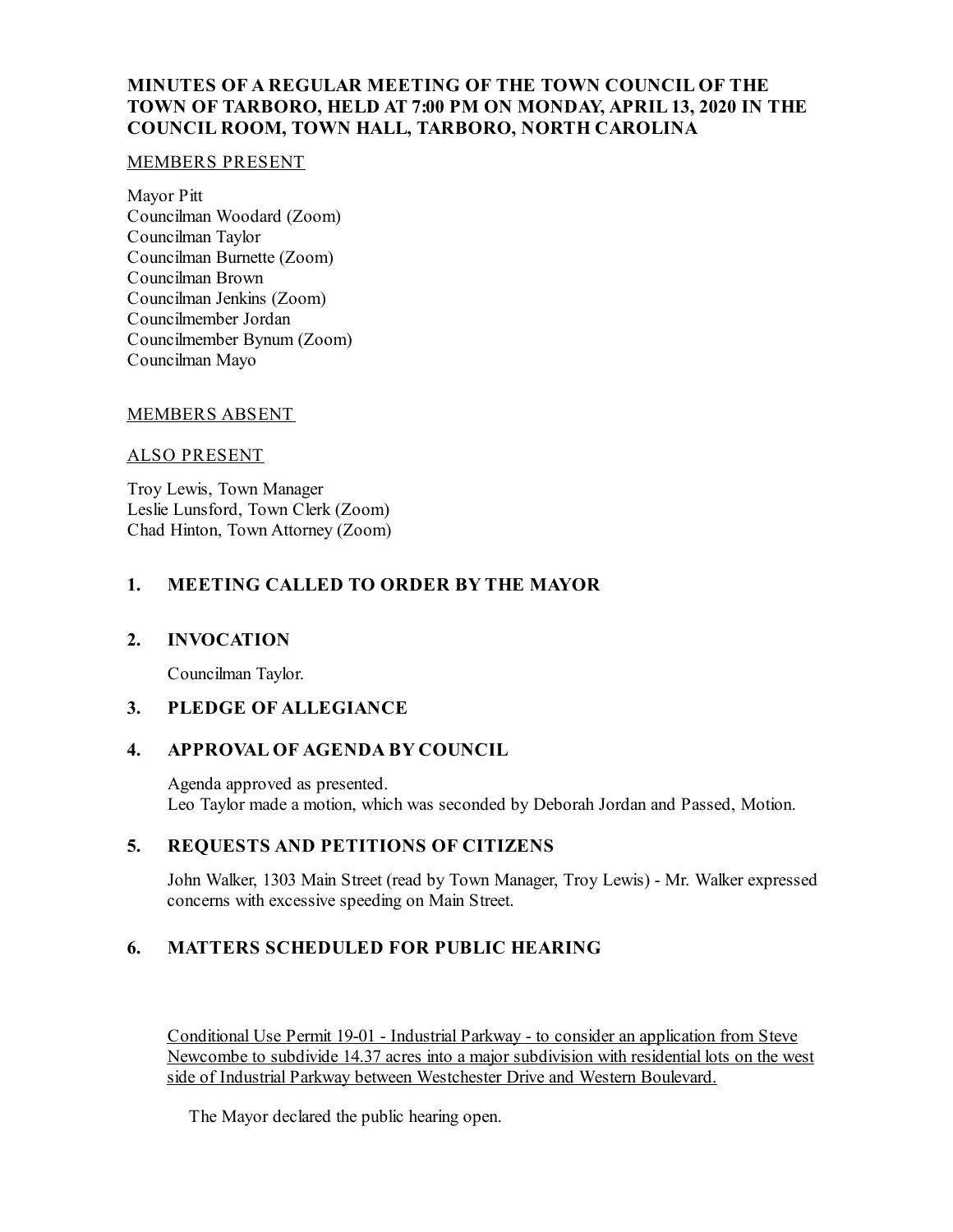Catherine Grimm provided background information.

Councilman Jenkins spoke against Conditional Use Permit 19-01

John Newcombe and Susan Blanton spoke in favor of Conditional Use Permit 19-01

Everyone having had an opportunity to be heard, the Mayor declared the public hearing closed.

Council:

Councilman Brown made a motion, which was seconded by Councilman Mayo and passed unanimously that Council considered the Conditional Use Permit application complete.

Councilman Brown made a motion, which was seconded by Councilmember Jordan and passed unanimously that Council considered the application complied with all applicable requirements of the land-use ordinance.

Councilman Brown made a motion, which was seconded by Councilman Taylor and passed by a 7 to 1 vote that Council grant the application with no conditions. Councilmembers Woodard, Taylor, Burnette, Brown, Jordan, Bynum and Mayo voted for the motion. Councilman Jenkins voted against the motion.

# **7. REPORTS OF BOARDS AND COMMISSIONS**

(1) The Planning Director will present the Planning Board Report.

Planning Board and Zoning Commission Report presented by Catherine Grimm, Planning Director.

Council called for a public hearing to approve the revised copy of the UDO as presented.

Leo Taylor made a motion, which was seconded by Tate Mayo and Passed, Motion.

# **8. TOWN MANAGERS RECOMMENDATIONS**

#### **Consent Items**

Consent Items approved as presented. Deborah Jordan made a motion, which was seconded by John Jenkins and Passed, Motion.

- (1) Approve minutes of the March 9, 2020 regular meeting and the March 24, 2020 emergency meeting.
- (2) 2019 Tax Levy Memo
- (3) Tax Collector's Report

### **Action Items**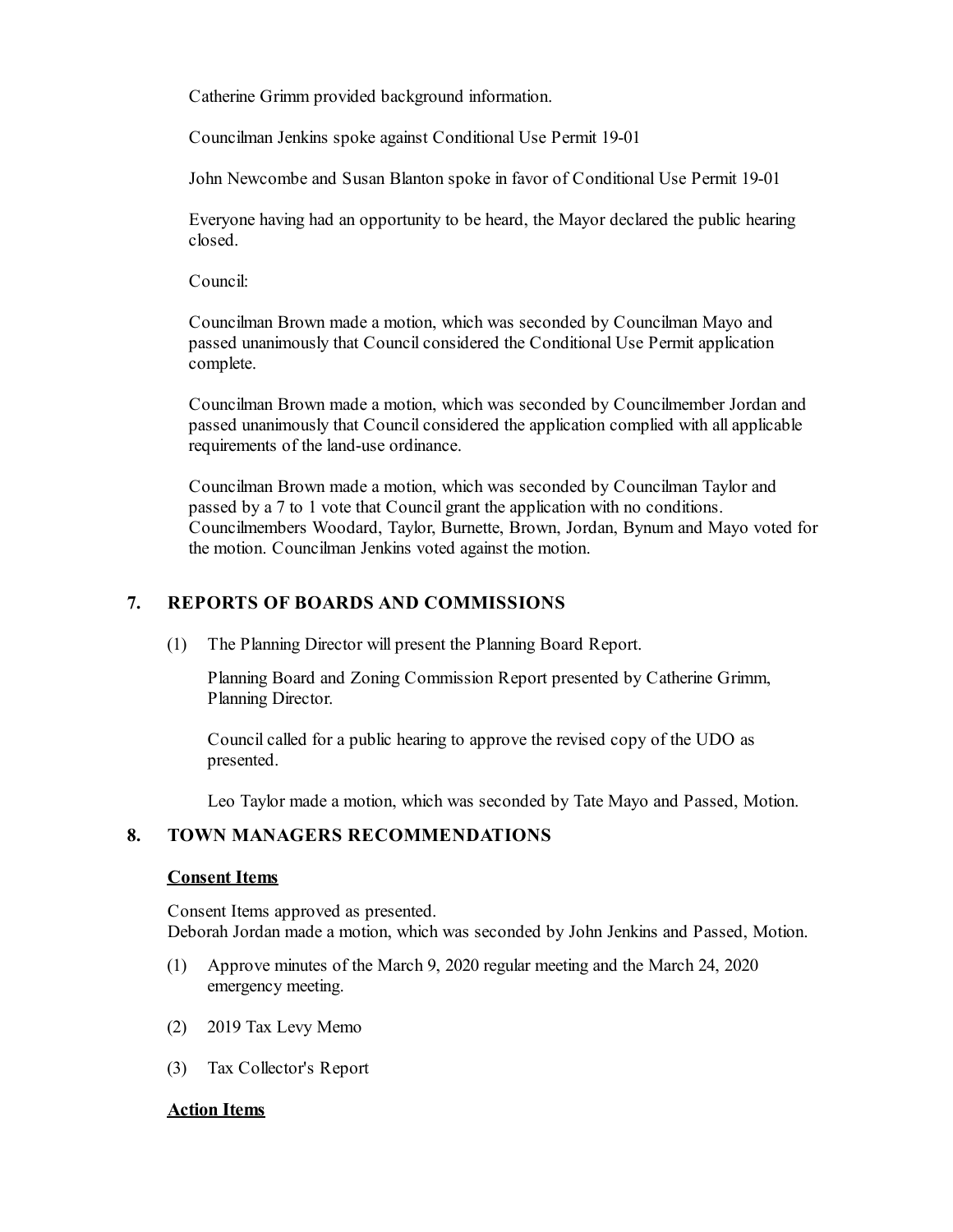### **(4) Budget Amendment - Insurance Claims**

Counciladopted the budget resolution for insurance claims. Leo Taylor made a motion, which was seconded by Deborah Jordan and Passed, Motion.

#### **(5) Budget Amendment - Refunded Fees**

Counciladopted the budget resolution for refunded fees. Deborah Jordan made a motion, which was seconded by Leo Taylor and Passed, Motion.

### **(6) BidAward - Fire Pumper**

Councilawarded the bid to Fire Connections Incorporated and authorized staff to equip the base modeland execute a contract not to exceed \$550,000, as budgeted for FY 2019-2020. A bid tabulation is listed below:

Select Custom Apparatus: Spartan/Toyne \$485,869

Fire Connections: E-One \$486,800

CW Williams: Rosenbauer \$499,455

Atlantic Emergency Solutions: Pierce No Response

Leo Taylor made a motion, which was seconded by Clarence Brown and Passed, Motion.

### **(7) Utility Easement Agreement - Carolina Telephone and Telegraph, LLC D/B/A CenturyLink**

Councilauthorized the appropriate Town officials to sign the easement and decide if there will be a fee for this agreement.

Leo Taylor made a motion, which was seconded by John Jenkins and Passed, Motion.

#### **(8) Appointment - Planning Board**

Councilappointed David Gammons to fill the existing vacancy on the Planning Board. Leo Taylor made a motion, which was seconded by Tate Mayo and Passed, Motion.

#### **(9) Appointment - Tarboro-Edgecombe Airport Authority**

Councilappointed Steve Brittain, pending the submission of his application, to fill the existing vacancy. John Jenkins made a motion, which was seconded by Leo Taylor and Passed, Motion.

#### **9. OTHER REPORTS**

#### A. Town Manager

Troy Lewis thanked Council for cooperating with recent changes due to COVID-19.